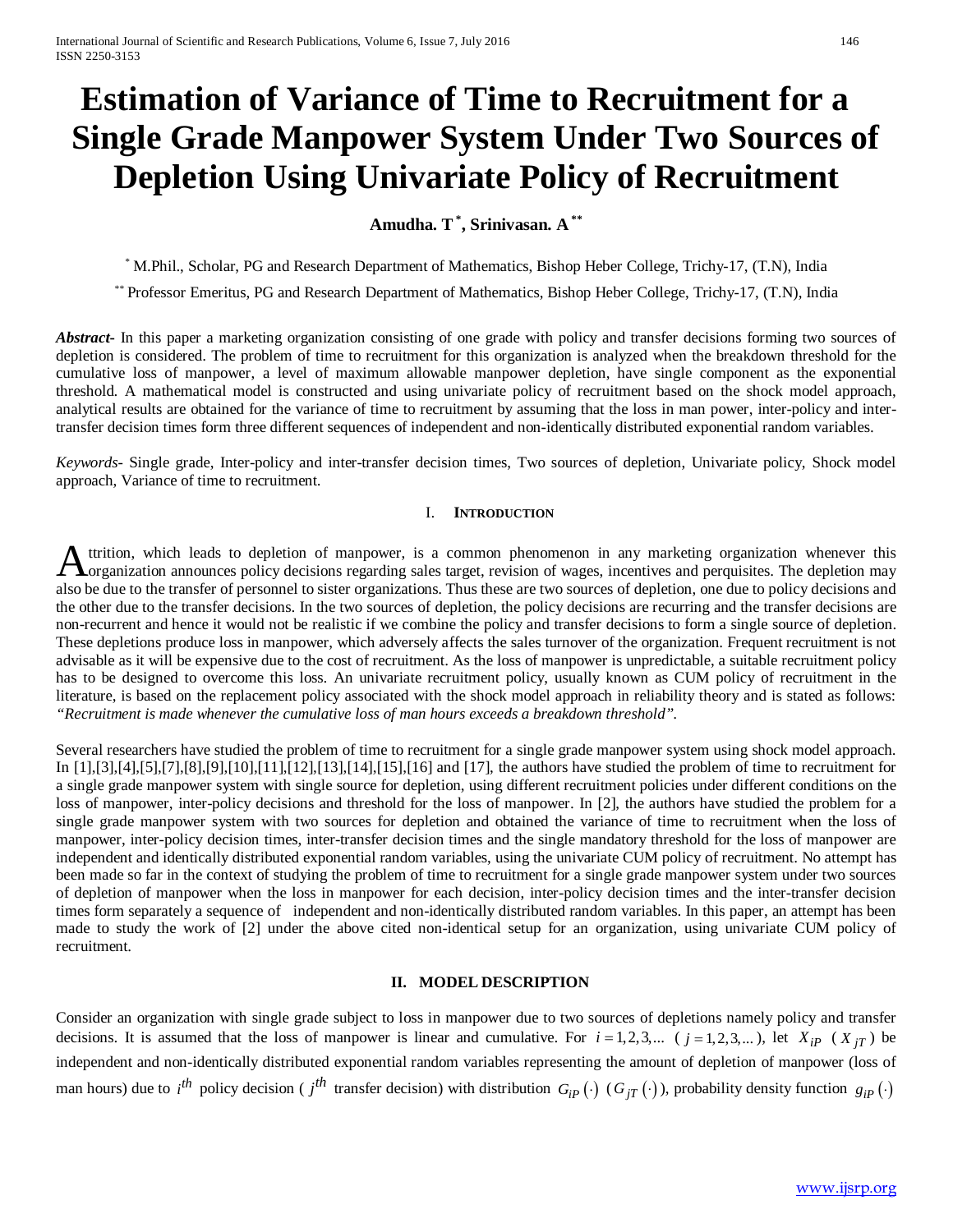$(g_{jT}(\cdot))$  and mean  $\frac{1}{\alpha_{iP}}$  $\frac{1}{\sqrt{2}}$  $\frac{dI}{dt}$ ). Here  $\alpha_{iP}$  and  $\alpha_{jT}$  are positive. Let  $X_{mP}$  ( $X_{nT}$ ) be the cumulative loss of man hours in the first  $\alpha_{jT}$ *m* -policy decisions (*n* -transfer decisions) with cumulative distribution  $\overline{G}_{mP}(\cdot)$  ( $\overline{G}_{nT}(\cdot)$ ) and probability density function  $\overline{g}_{mP}(\cdot)$ 

 $(\overline{g}_{nT}(\cdot))$ . Let  $U_{iP}(U_{jT})$ , the time between  $(i-1)^{th}$  and  $i^{th}$  policy decisions  $((j-1)^{th}$  and  $j^{th}$  transfer decisions) be independent and non-identically distributed exponential random variables with cumulative distribution  $F_P(\cdot)$  ( $F_T(\cdot)$ ), probability density function  $f_P(\cdot)$  ( $f_T(\cdot)$ ) and mean  $\frac{1}{\lambda_i P}$  $(\frac{1}{\sqrt{2}})$ <sup>1</sup>/<sub>*jT*</sub> ). Here  $\lambda_{iP}$  and  $\lambda_{jT}$  are positive. Let  $U_{mP}$  ( $U_{nT}$ ) be the waiting time upto *m* -policy

decisions (*n* -transfer decisions) with cumulative distribution  $\overline{F}_{m}(.)$  ( $\overline{F}_{nT}(.)$ ), probability density function  $\overline{f}_{m}(.)$  ( $\overline{f}_{nT}(.)$ ). Let *Y* be an exponential random variable representing the breakdown threshold for the organization with mean  $\frac{1}{a}$  $\frac{1}{\theta}$ ,  $\theta > 0$ . Let  $N_P(t)$ 

 $(N_T(t))$  be the number of policy decisions (transfer decisions) taken in  $(0,t]$ . Let W be the time to recruitment for the organization with cumulative distribution  $L(\cdot)$ , probability density function  $l(\cdot)$ , Laplace transform  $l^*(\cdot)$ , mean  $E[W]$  and variance  $V(W)$ . It is

assumed that the loss of manhour process, the processes of inter-policy decision times, inter-transfer decision times and the breakdown threshold are statistically independent. The univariate CUM policy of recruitment employed in this model is stated as follows: "*Recruitment is done whenever the cumulative loss of man hours in the organization exceeds the breakdown threshold Y ".* 

#### **III. MAIN RESULTS**

 $(W > t)$  $0 n = 0$ Pr  $(0, t]$ *m n obability that there are exactly m policy decisions and n transfer decisions*  $P(W > t) = \sum_{n=1}^{\infty}$  *in* (0,t) and the cumulative loss of manhours due to *m* policy decisions and *n transfer decisions does not exceed the threshold Y* ∞ ∞  $= 0 n =$  $\lceil$  Probability that there are exactly m policy decisions and n transfer decisions Procuding their there are exactly in policy accessors and it transfer accessors  $\langle x \rangle = \sum_{n=1}^{\infty} \sum_{n=1}^{\infty} \langle n(0,t) \rangle$  and the cumulative loss of manhours due to m policy decisions and  $\left\lceil n \text{ times per actions does not exceed the mean} \right\rceil$ ∑∑

By using laws of probability and from renewal theory,

$$
P(W > t) = \sum_{m=0}^{\infty} \sum_{n=0}^{\infty} P\left(\overline{X}_{m} - \overline{X}_{nT} \leq Y\right) P\left(N_P\left(t\right) = m\right) P\left(N_T\left(t\right) = n\right) \tag{1}
$$

Again by law of total probability

$$
P(\overline{X}_{mP} + \overline{X}_{nT} \le Y) = (\overline{g}_{mP})^*(\theta) \cdot (\overline{g}_{nT})^*(\theta)
$$
\nTherefore from (1) and (2), we get

\n
$$
P(\overline{X}_{mP} + \overline{X}_{nT} \le Y) = (\overline{g}_{mP})^*(\theta) \cdot (\overline{g}_{nT})^*(\theta)
$$
\n(2)

Therefore from (1) and (2), we get

$$
P(W > t) = \left\{ \sum_{m=0}^{\infty} P\left(N_P\left(t\right) = m\right) \left(\overline{g}_{mP}\right)^{*}\left(\theta\right) \right\} \left\{ \sum_{n=0}^{\infty} P\left(N_T\left(t\right) = n\right) \left(\overline{g}_{nT}\right)^{*}\left(\theta\right) \right\} \tag{3}
$$

Since  $N_P(t)$  ( $N_T(t)$ ) is a renewal process, it is known from renewal theory [6] that

$$
P\left(N_P\left(t\right) = m\right) = \overline{F}_{mP}\left(t\right) - \overline{F}_{m+1,P}\left(t\right) \quad \text{and} \quad P\left(N_T\left(t\right) = n\right) = \overline{F}_{nT}\left(t\right) - \overline{F}_{n+1,T}\left(t\right) \tag{4}
$$

From 
$$
(3)
$$
 and  $(4)$ 

$$
P(W > t) = \left\{ \sum_{m=0}^{\infty} \left[ \overline{F}_{mP}(t) - \overline{F}_{m+1,P}(t) \right] \left( \overline{g}_{mP} \right)^{*} (\theta) \right\} \left\{ \sum_{n=0}^{\infty} \left[ \overline{F}_{nT}(t) - \overline{F}_{n+1,T}(t) \right] \left( \overline{g}_{nT} \right)^{*} (\theta) \right\}
$$

$$
= \left\{ \sum_{m=0}^{\infty} \left[ \sum_{l_1=1}^{m} a_{l_1P} \left( 1 - e^{-\lambda_{l_1}P t} \right) - \sum_{l_1=1}^{m+1} a_{l_1P} \left( 1 - e^{-\lambda_{l_1}P t} \right) \right] \left( \overline{g}_{mP} \right)^{*} (\theta) \right\}
$$

$$
\left\{ \sum_{n=0}^{\infty} \left[ \sum_{l_2=1}^{n} a_{l_2T} \left( 1 - e^{-\lambda_{jT}t} \right) - \sum_{l_2=1}^{n+1} a_{l_2T} \left( 1 - e^{-\lambda_{l_2}P t} \right) \right] \left( \overline{g}_{nT} \right)^{*} (\theta) \right\}
$$

[www.ijsrp.org](http://ijsrp.org/)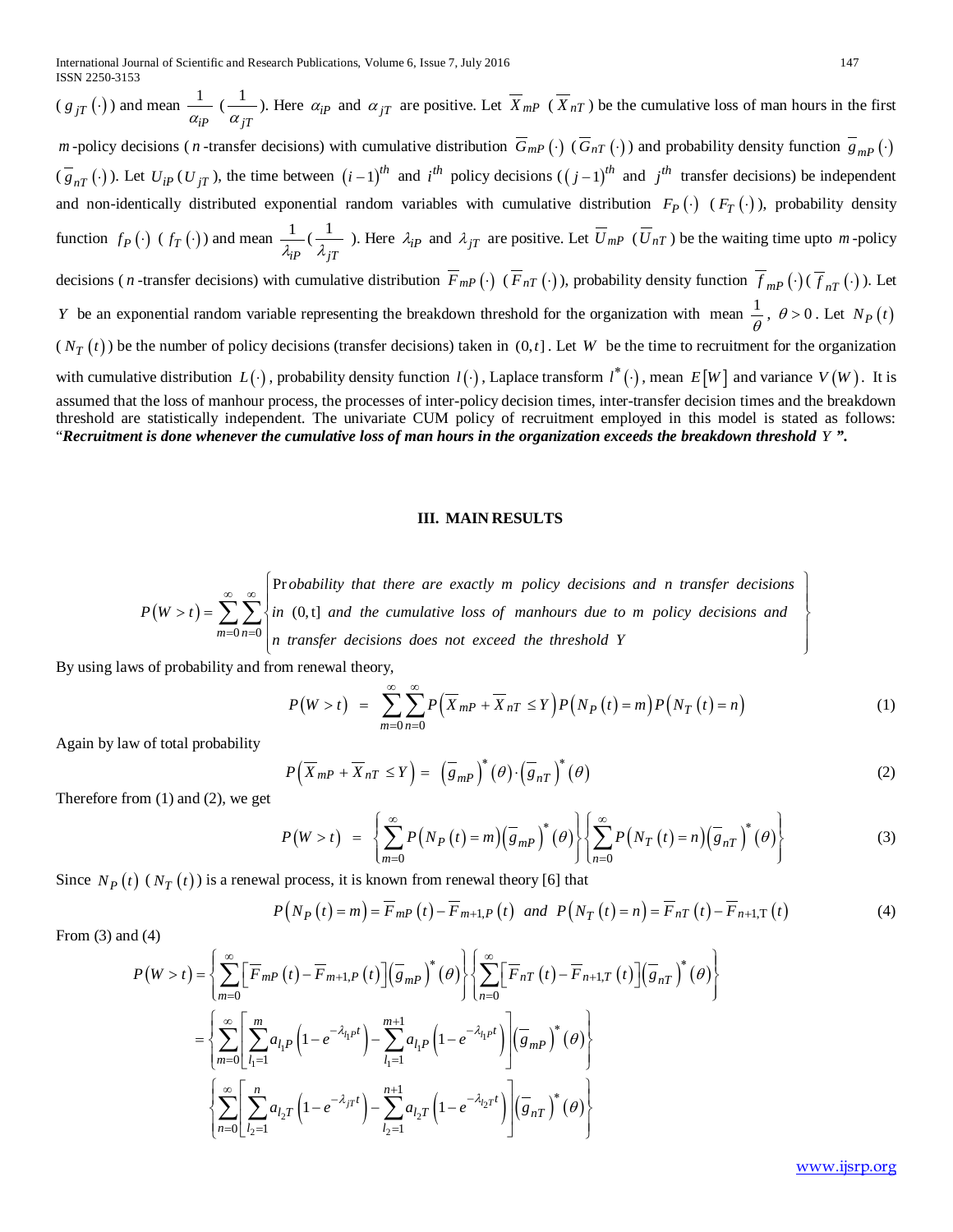International Journal of Scientific and Research Publications, Volume 6, Issue 7, July 2016 148 ISSN 2250-3153

$$
P(W > t) = \left\{ \sum_{m=0}^{\infty} \left[ -a_{m+1,P} \left( 1 - e^{-\lambda_{m+1,P}t} \right) \right] \left( \overline{g}_{mP} \right)^{*}(\theta) \right\} \left\{ \sum_{n=0}^{\infty} \left[ -a_{n+1,T} \left( 1 - e^{-\lambda_{n+1,T}t} \right) \right] \left( \overline{g}_{nT} \right)^{*}(\theta) \right\}
$$
  
*i.e.* 
$$
P(W > t) = \sum_{m=0}^{\infty} \sum_{n=0}^{\infty} a_{m+1,P} a_{n+1,T} \left[ 1 - e^{-\lambda_{m+1,P}t} - e^{-\lambda_{n+1,T}t} + e^{-\left( \lambda_{m+1,P} + \lambda_{n+1,T} \right)t} \right] \left( \overline{g}_{mP} \right)^{*}(\theta) \cdot \left( \overline{g}_{nT} \right)^{*}(\theta)
$$
(5)

Since  $l(t) = \frac{d}{dt} \left[1 - P(W > t)\right]$ , from (5)  $l^*(s)$  is found to be

$$
l^*(s) = \sum_{m=0}^{\infty} \sum_{n=0}^{\infty} \left( a_{m+1,P} a_{n+1,T} \left[ \frac{\lambda_{m+1,P} + \lambda_{n+1,T}}{\lambda_{m+1,P} + \lambda_{n+1,T} + s} - \frac{\lambda_{m+1,P}}{\lambda_{m+1,P} + s} - \frac{\lambda_{n+1,T}}{\lambda_{n+1,T} + s} \right] \left( \overline{g}_{m,P} \right)^*(\theta) \cdot \left( \overline{g}_{n,T} \right)^*(\theta) \right) \tag{6}
$$

Mean and variance of time to recruitment can be computed from (6) and from the result

$$
E[W] = -\left[\frac{d}{ds}\left\{l^*(s)\right\}\right]_{s=0}, \ E\left[W^2\right] = \left\lfloor\frac{d^2}{ds^2}\left\{l^*(s)\right\}\right\rfloor_{s=0} \text{ and } Var(W) = E\left[W^2\right] - \left(E[W]\right)^2
$$
\n<sup>(7)</sup>

From (6), (7) and on simplification, we get

$$
E[W] = \sum_{m=0}^{\infty} a_{m+1,P} \left\{ \sum_{n=0}^{\infty} \left( a_{n+1,T} \left[ \frac{1}{\lambda_{m+1,P} + \lambda_{n+1,T}} - \frac{1}{\lambda_{m+1,P}} - \frac{1}{\lambda_{n+1,T}} \right] \left( \overline{g}_{n,T} \right)^{*}(\theta) \right\} \left( \overline{g}_{m,P} \right)^{*}(\theta) \tag{8}
$$

$$
E\left[W^{2}\right] = 2\sum_{m=0}^{\infty} \left( a_{m+1,P} \left\{ \sum_{n=0}^{\infty} \left( a_{n+1,T} \left[ \frac{1}{\left(\lambda_{m+1,P} + \lambda_{n+1,T}\right)^{2}} - \frac{1}{\lambda_{m+1,P}^{2}} - \frac{1}{\lambda_{n+1,T}^{2}} \right] \left( \overline{s}_{n,T} \right)^{*}(\theta) \right) \right\} \left( \overline{s}_{m,P} \right)^{*}(\theta) \right)
$$
\n(9)

and

$$
Var(W) = 2 \sum_{m=0}^{\infty} \left[ a_{m+1,P} \left\{ \sum_{n=0}^{\infty} \left( a_{n+1,T} \left[ \frac{1}{\left( \lambda_{m+1,P} + \lambda_{n+1,T} \right)^2} - \frac{1}{\lambda_{m+1,P}^2} - \frac{1}{\lambda_{n+1,T}^2} \right] \left( \overline{s}_{nT} \right)^* (\theta) \right] \right\} (\overline{s}_{mP})^* (\theta) \right]
$$
  
 
$$
- \left( \sum_{m=0}^{\infty} \left[ a_{m+1,P} \left\{ \sum_{n=0}^{\infty} \left( a_{n+1,T} \left[ \frac{1}{\lambda_{m+1,P} + \lambda_{n+1,T}} - \frac{1}{\lambda_{m+1,P}} - \frac{1}{\lambda_{n+1,T}} \right] \left( \overline{s}_{nT} \right)^* (\theta) \right] \right\} (\overline{s}_{mP})^* (\theta) \right] \right\}^2
$$
  
where from [6].

where from [6],

$$
\left(\overline{g}_{mP}\right)^{*}\left(\theta\right) = \sum_{l_1=1}^{m} b_{l_1P} \frac{\alpha_{l_1P}}{\theta + \alpha_{l_1P}} , b_{l_1P} = \prod_{r_1=1}^{m} \frac{\alpha_{r_1P}}{\alpha_{r_1P} - \alpha_{l_1P}} , r_1 \neq l_1
$$
\n(11)

and

$$
\left(\overline{g}_{nT}\right)^{*}\left(\theta\right) = \sum_{l_2=1}^{n} b_{l_2 T} \frac{\alpha_{l_2 T}}{\theta + \alpha_{l_2 T}}, \quad b_{l_2 T} = \prod_{r_2=1}^{n} \frac{\alpha_{r_2 T}}{\alpha_{r_2 T} - \alpha_{l_2 T}}, \quad r_2 \neq l_2
$$
\n(12)

**NOTE:**

1. Suppose the loss of man hours due to policy decisions are independent and identically distributed exponential random variables with mean  $\frac{1}{1}$ <sup>α</sup>*P* and the loss of man hours due to transfer decisions are independent and identically distributed exponential random variables with mean  $\frac{1}{1}$ <sup>α</sup>*T* . Then from equations (8) and (10) we find that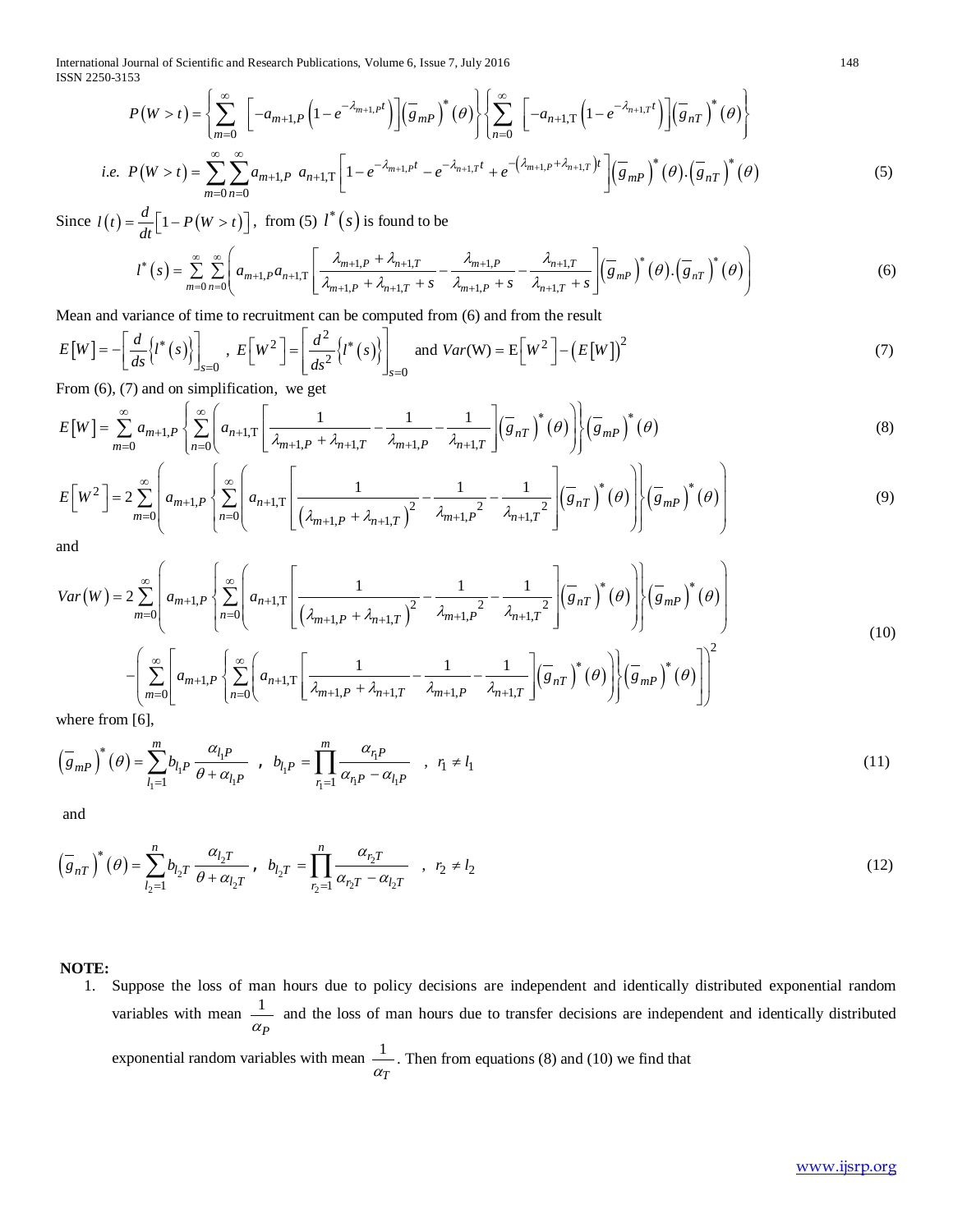International Journal of Scientific and Research Publications, Volume 6, Issue 7, July 2016 149 ISSN 2250-3153

$$
E[W] = \sum_{m=0}^{\infty} a_{m+1,P} \left\{ \sum_{n=0}^{\infty} a_{n+1,T} \left[ \frac{1}{\lambda_{m+1,P} + \lambda_{n+1,T}} - \frac{1}{\lambda_{m+1,P}} - \frac{1}{\lambda_{n+1,T}} \right] \left( \frac{\alpha_T}{\alpha_T + \theta} \right)^n \right\} \left( \frac{\alpha_P}{\alpha_P + \theta} \right)^m
$$

and

$$
Var(W) = 2\left(\sum_{m=0}^{\infty} a_{m+1,P} \left\{\sum_{n=0}^{\infty} a_{n+1,T} \left[\frac{1}{\left(\lambda_{m+1,P} + \lambda_{n+1,T}\right)^2} - \frac{1}{\lambda_{m+1,P}^2} - \frac{1}{\lambda_{n+1,T}^2}\right] \left(\frac{\alpha_T}{\alpha_T + \theta}\right)^n\right\} \left(\frac{\alpha_P}{\alpha_P + \theta}\right)^m
$$

$$
-\left(\sum_{m=0}^{\infty} a_{m+1,P} \left\{\sum_{n=0}^{\infty} a_{n+1,T} \left[\frac{1}{\lambda_{m+1,P} + \lambda_{n+1,T}} - \frac{1}{\lambda_{m+1,P}} - \frac{1}{\lambda_{n+1,T}}\right] \left(\frac{\alpha_T}{\alpha_T + \theta}\right)^n\right\} \left(\frac{\alpha_P}{\alpha_P + \theta}\right)^m\right)^2
$$

2. Suppose the inter-policy decision times and inter-transfer decisions are independent and identically distributed exponential random variables with mean  $\frac{1}{2}$ λ*P* and  $\frac{1}{2}$  $\lambda_T$ respectively, Then from equations (8) and (10) we find that

$$
E[W] = \frac{1}{\lambda_P + \lambda_T} \sum_{m=0}^{\infty} \frac{\lambda_P^m}{m!} \left\{ \sum_{n=0}^{\infty} \frac{\lambda_T^n}{n!} \left[ \frac{(m+n)!}{(\lambda_P + \lambda_T)^{m+n}} \right] \left( \overline{g}_{nT} \right)^* (\theta) \right\} \left( \overline{g}_{mP} \right)^* (\theta)
$$

and

$$
Var(W) = \frac{2}{(\lambda_P + \lambda_T)^2} \left( \sum_{m=0}^{\infty} \frac{\lambda_P^m}{m!} \left\{ \sum_{n=0}^{\infty} \frac{\lambda_T^n}{n!} \left[ \frac{(m+n+1)!}{(\lambda_P + \lambda_T)^{m+n}} \right] (\overline{s}_{nT})^* (\theta) \right\} (\overline{s}_{mP})^* (\theta) \right)
$$

$$
- \frac{1}{(\lambda_P + \lambda_T)^2} \left[ \sum_{m=0}^{\infty} \frac{\lambda_P^m}{m!} \left\{ \sum_{n=0}^{\infty} \frac{\lambda_T^n}{n!} \left[ \frac{(m+n)!}{(\lambda_P + \lambda_T)^{m+n}} \right] (\overline{s}_{nT})^* (\theta) \right\} (\overline{s}_{mP})^* (\theta) \right]
$$

$$
: (\overline{s}_{nR})^* (\theta) \text{ and } (\overline{s}_{nR})^* (\theta) \text{ are given by (11) and (12)}
$$

where  $(g_{mP}) (\theta)$  and  $(g_{nT}) (\theta)$  are given by (11) and (12)

3. The analytical result for variance of time to recruitment in [2], when the loss of man hours, inter-policy decision times and inter-transfer decision times are independent and identically distributed exponential random variables can be deduced from our results by taking

$$
\alpha_{iP}=\alpha_P,~~\alpha_{jT}=\alpha_T,~~\lambda_{iP}=\lambda_P,~~\lambda_{jT}=\lambda_T~~.
$$

#### **IV. CONCLUSION**

The manpower planning model developed in this paper is more general compare to earlier work in this direction and it can be used to plan for the adequate provision of manpower for the organization at graduate, professional and management levels in the context of attrition. There is a scope for studying the applicability of the designed model using simulation. Further, by collecting relevant data, one can test the goodness of fit for the distributions assumed in this paper. The findings given in this paper enable one to estimate manpower gap in future, thereby facilitating the assessment of manpower profile in predicting future manpower development not only on industry but also in a wider domain. The present work can be studied for a two grade manpower system.

#### **REFERENCES**

- [1] A .Amala Nancy, "An alternate method of probabilistic analysis on the time to recruitment in a single grade manpower system using different univariate policy of recruitment", M.Phil., Dissertation, Bharathidasan University, 2014.
- [2] R. Elangovan, R. Sathiyamoorthi and E. Susiganeshkumar, "Estimate of expected time to recruitment under two sources of depletion of manpower", Proceeding of the International Conference on stochastic Modeling and Simulation, Allied Publishers Pvt. Ltd, Chennai, 2011, pp,99-104 .
- [3] G. Jayalakshmi, "A study on time to recruitment for a single grade manpower system when the breakdown threshold has two components", M.Phil., Dissertation, Bharathidasan University, 2015.
- [4] R. Lalitha, A. Devi and A. Srinivasan, "A Stochastic model on the time to recruitment for a single grade manpower system with attrition generated by a geometric process of inter-decision times",Journal of Engineering Computer and Applied Sciences.3(7), (2014(a)) , pp, 12-15.
- [5] R. Lalitha, A.Devi and A.Srinivasan, "A Stochastic model on the time to recruitment for a single grade manpower system with two types of attrition using univariate policy of recruitment",Journal of Engineering Computer and Applied Sciences, 3(7), (2014(b)) , pp,29-31.